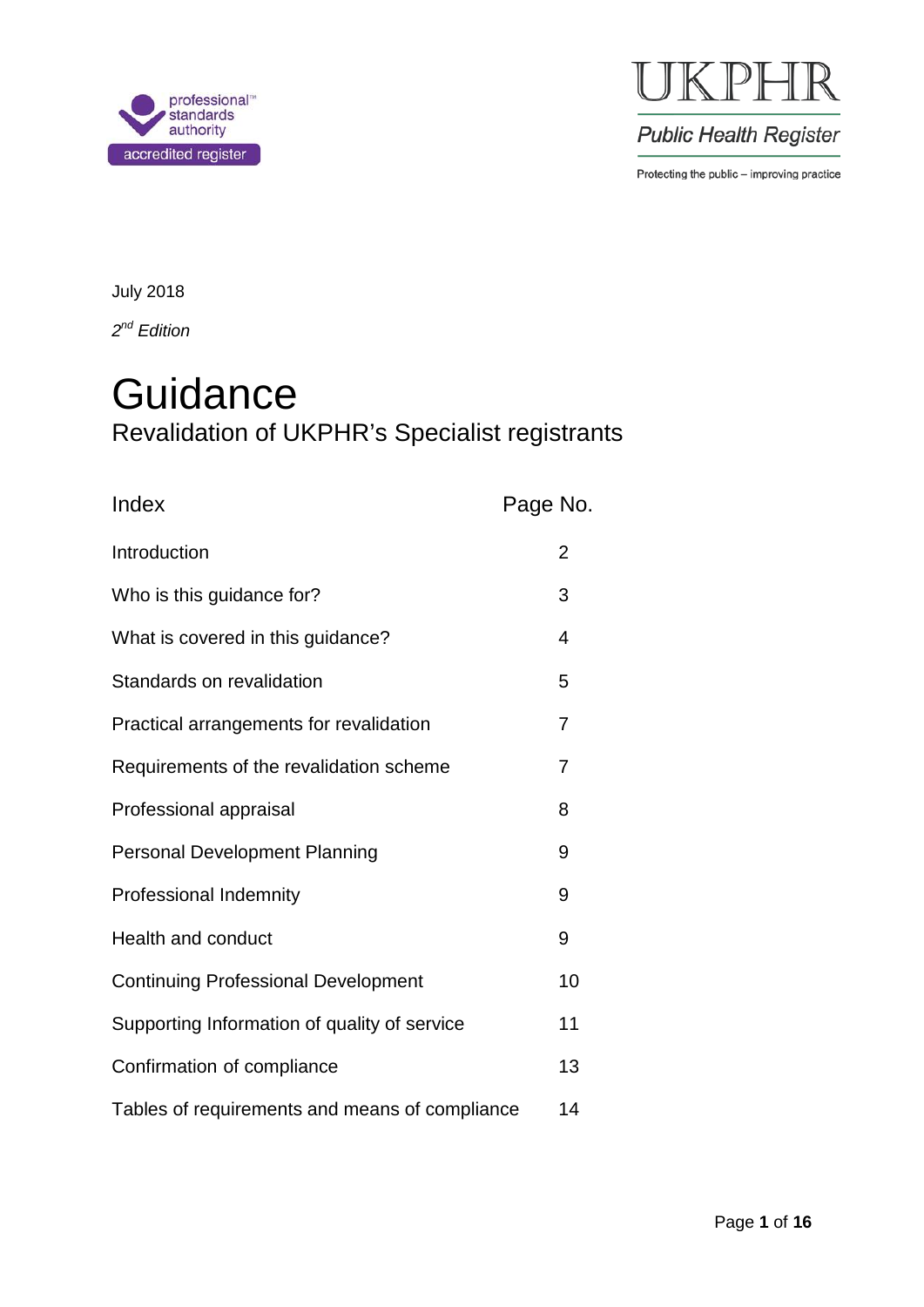## Introduction

UKPHR is scrupulous in ascertaining the public health practice competence of all those it accepts for registration. But what about after initial registration?

How can the public, peers, employers and those whom registrants work with (including commissioners of services) be assured that registrants maintain their competence once they have achieved registration?

UKPHR has always sought to address the question of ongoing competence through the application of a range of safeguards.

All registrants must renew their registration annually, making a new declaration about a range of matters relevant to competence.

UKPHR also sets mandatory standards of Continuing Professional Development (CPD) which all registrants must meet.

If there are complaints or other evidence which raise an issue of competence concerning registrants, UKPHR will investigate and, if necessary, take action to remedy any established lack of competence and to prevent malpractice.

Until now, registrants have had to re-register every five years at which point UKPHR has required additional evidence relevant to the issue of competence.

UKPHR has witnessed the introduction of revalidation by other regulators, for example the General Medical Council for registered medical practitioners and the Nursing and Midwifery Council for registered nurses and midwives, and has decided to formalise its existing postregistration procedure as an explicit revalidation scheme.

Revalidation will give the public and others confidence that UKPHR and its registrants are committed to maintaining the competence of the core public health workforce, enhancing quality of service and improving public health practice.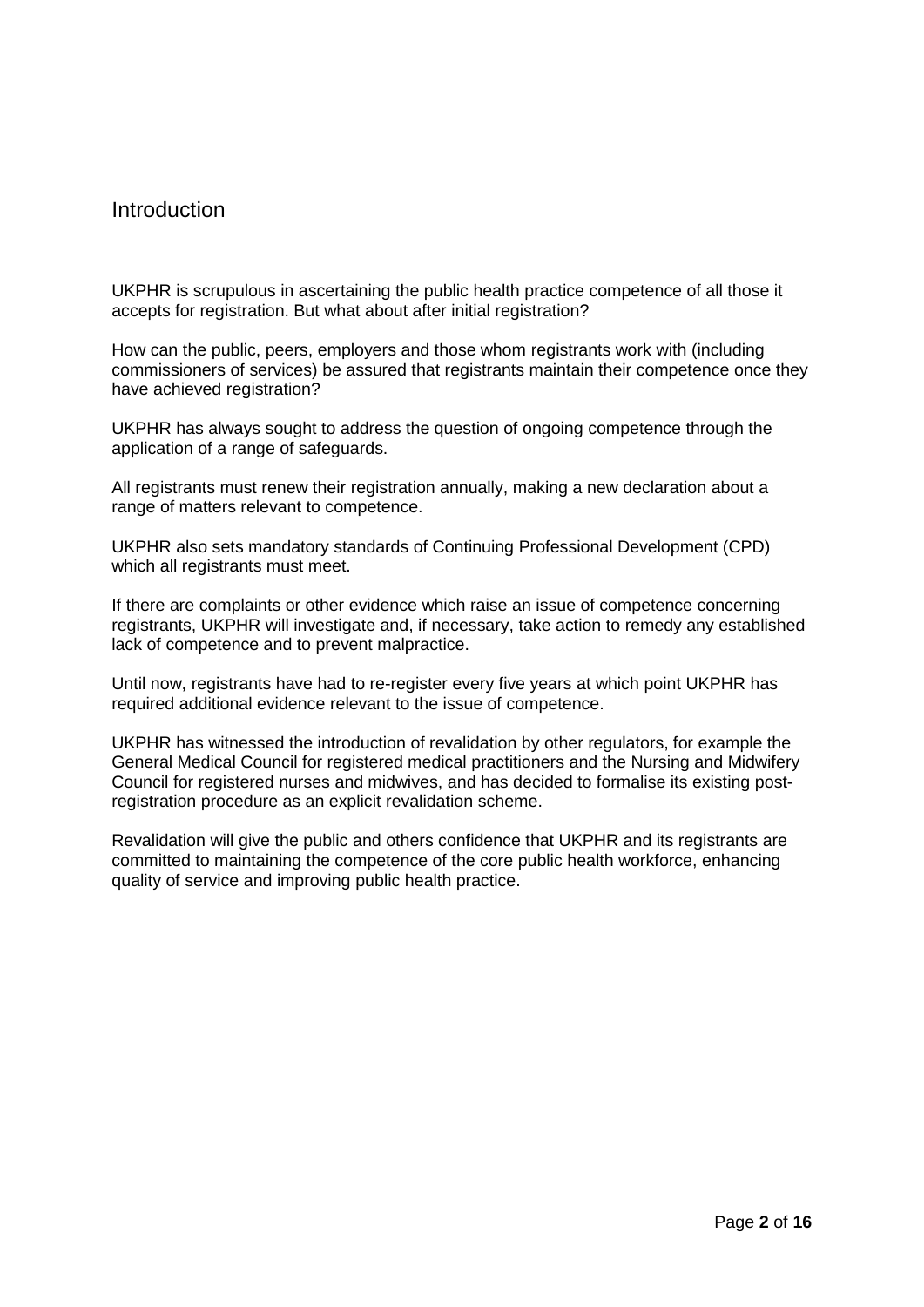## Who is this Guidance for?

- 1. UKPHR is introducing a revalidation scheme.
- 2. The revalidation scheme will apply to **Specialist registrants**, although **exemptions** from some or all its requirements are granted in relation to:
	- Specialty Registrars who are registrants
- UKPHR dual registrants also registered with the GMC

An explanation of these exemptions is set out in the scheme and in this guidance.

- 3. The revalidation requirements for Practitioner and Specialist registrants differ to reflect the respective levels of risk associated with practice and are set out in the guidance for each registration category.
- 4. Primarily, this guidance is for the use of **Specialist registrants** to assist them in deciding whether revalidation is required and, if so, with which requirements they must comply.
- 5. The guidance may also be useful to **employers** of staff registered with UKPHR and required to comply with requirements of the revalidation scheme. Such registrants will look to their employers to assist them in complying with UKPHR's revalidation requirements.
- 6. The guidance may also be useful for **Specialty registrars** who may be asked by Specialist registrants to help them bring together the Supporting Information they will need to complete their revalidation process, for example those providing feedback on quality of service and those providing references.
- 7. Finally, this guidance may be helpful to **members of the public** and to UKPHR's public health stakeholders as an aid to their understanding of UKPHR's revalidation requirements as part of a system of Accredited Register regulation.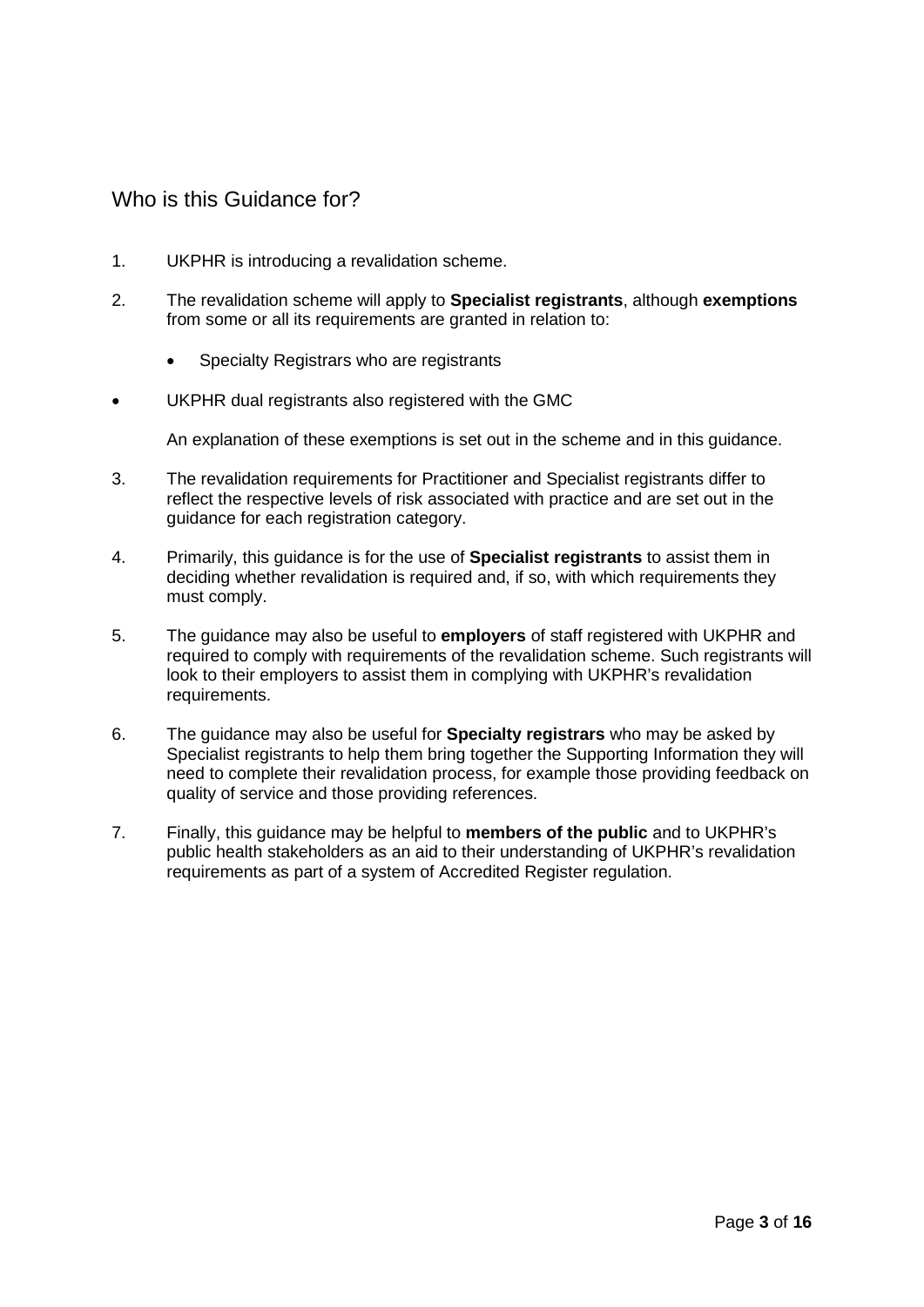## What is covered in this Guidance?

- 8. For Specialist registrants, UKPHR's revalidation scheme sets out how to renew registration with UKPHR through revalidation every 5 years. The requirements for revalidation are standards set by UKPHR for revalidation and readmission.
- 9. These requirements will be introduced in a phased manner over the next 3 years. It is intended that they will replace the requirements for 5-yearly re-registration as currently operated by UKPHR.
- 10. Revalidation:
	- $>$  Is the process that allows you to maintain your registration with UKPHR;
	- > Builds on existing renewal requirements;
	- > Demonstrates your continued ability to practise safely and effectively, and
	- > Is a continuous process that you will engage with throughout your career.

Revalidation complements existing systems for identifying potential issues relating to Specialist registrants' fitness to practise.

Revalidation is intended to be a process, not merely a test at a single point in time, by which UKPHR, the public and others can be assured that UKPHR's registrants maintain and build on the competence you demonstrated in order to achieve registration.

11. References in this guidance to paragraph numbers refer to the paragraphs of UKPHR's revalidation scheme as published unless a contrary reference is stated.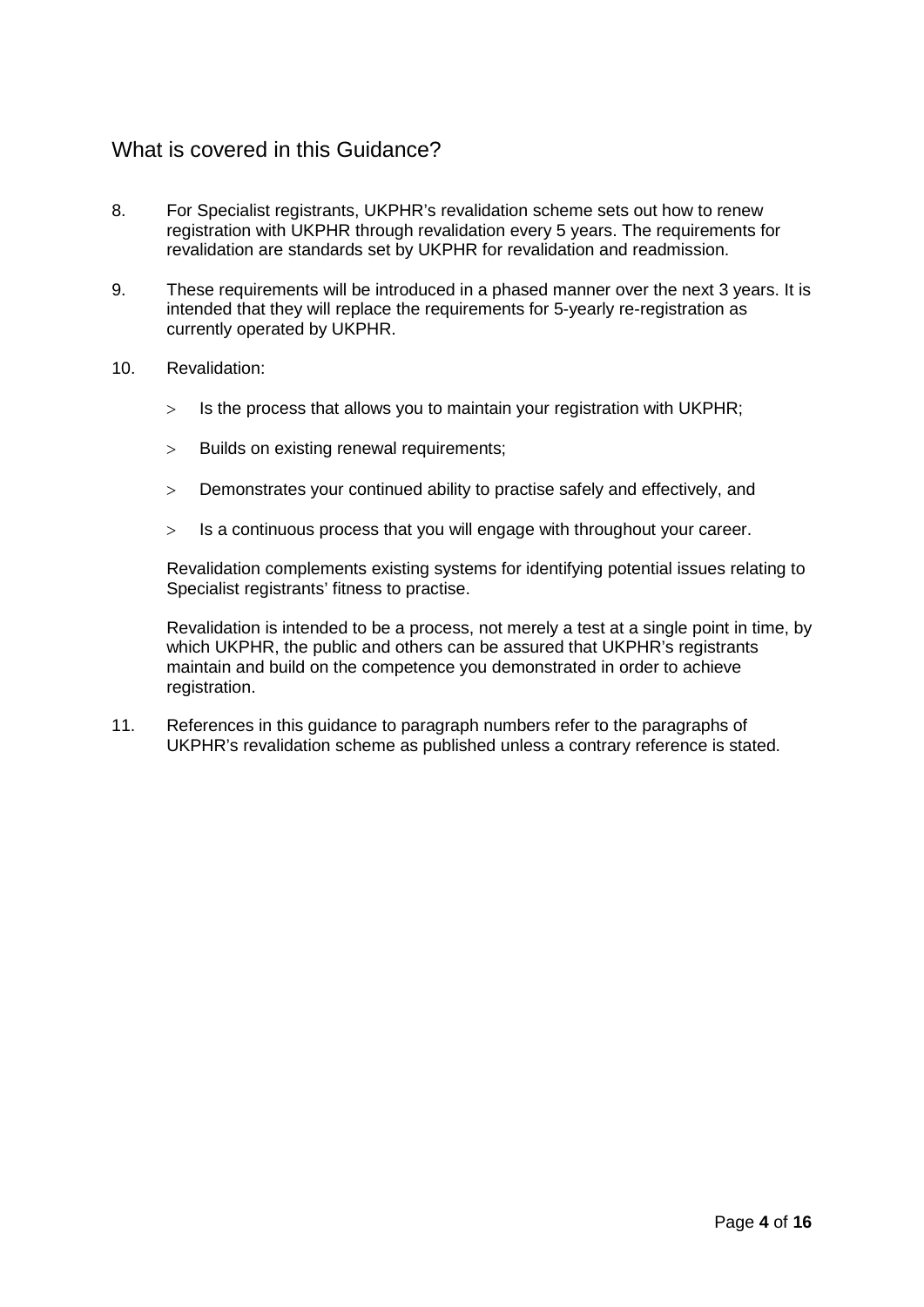## Section 1 - Standards on revalidation

12. As UKPHR's revalidation scheme states (paragraph 2), there are certain sources which provide the standards of practice which will be applied in the revalidation process.

Hence, when you make a declaration, supply information or ask third parties for evidence in support of your revalidation (for example, professional appraisal, quality of service feedback or references), UKPHR expects the standards set out in these sources to be applied to the declarations, information, appraisal, feedback and references.

This means that in making an assessment that you have maintained competence and are engaged in continuous improvement of practice, UKPHR and professional appraisers and your peers who provide information – and you - will be expected to have regard to these sources.

# **UKPHR's Code of Conduct 2nd Edition March 2014**

UKPHR expects all its registrants to practice public health in accordance with UKPHR's Code of Conduct.

If we receive information or a complaint which raises questions relating to a Specialist registrant's conduct and fitness to practise, we will refer to the Code of Conduct in determining whether or not there is any issue we need to consider.

One of the strengths of revalidation is that it reinforces the Code by asking you to use it as the reference point for all the requirements, including your written reflective accounts.

This highlights the Code's central role in the core public health workforce's practice and encourages registrants to consider how it applies in your everyday practice.

# **Good Public Health Practice 2nd Edition 2016**

This updated publication by UK Faculty of Public Health and UKPHR sets out the standards which apply to the public health practice of all UKPHR's registrants.

Whenever a question arises about any aspect of the meaning or interpretation of something contained in UKPHR`s Code of Conduct it is expected that *Good Public Health Practice 2nd Edition 2016* will be consulted. It was developed in order to provide guidance for multidisciplinary public health practice where *Good Medical Practice* cannot reasonably be interpreted to suit such practice - for example, where there is a need for population based interventions rather than patient focus.

The current edition reflects the same professional standards as *Good Medical Practice* but provides guidance on public health practice specifically.

When you undergo UKPHR's revalidation, *Good Public Health Practice* provides the underpinning principles as well as amplification of the standards contained in our Code of Conduct.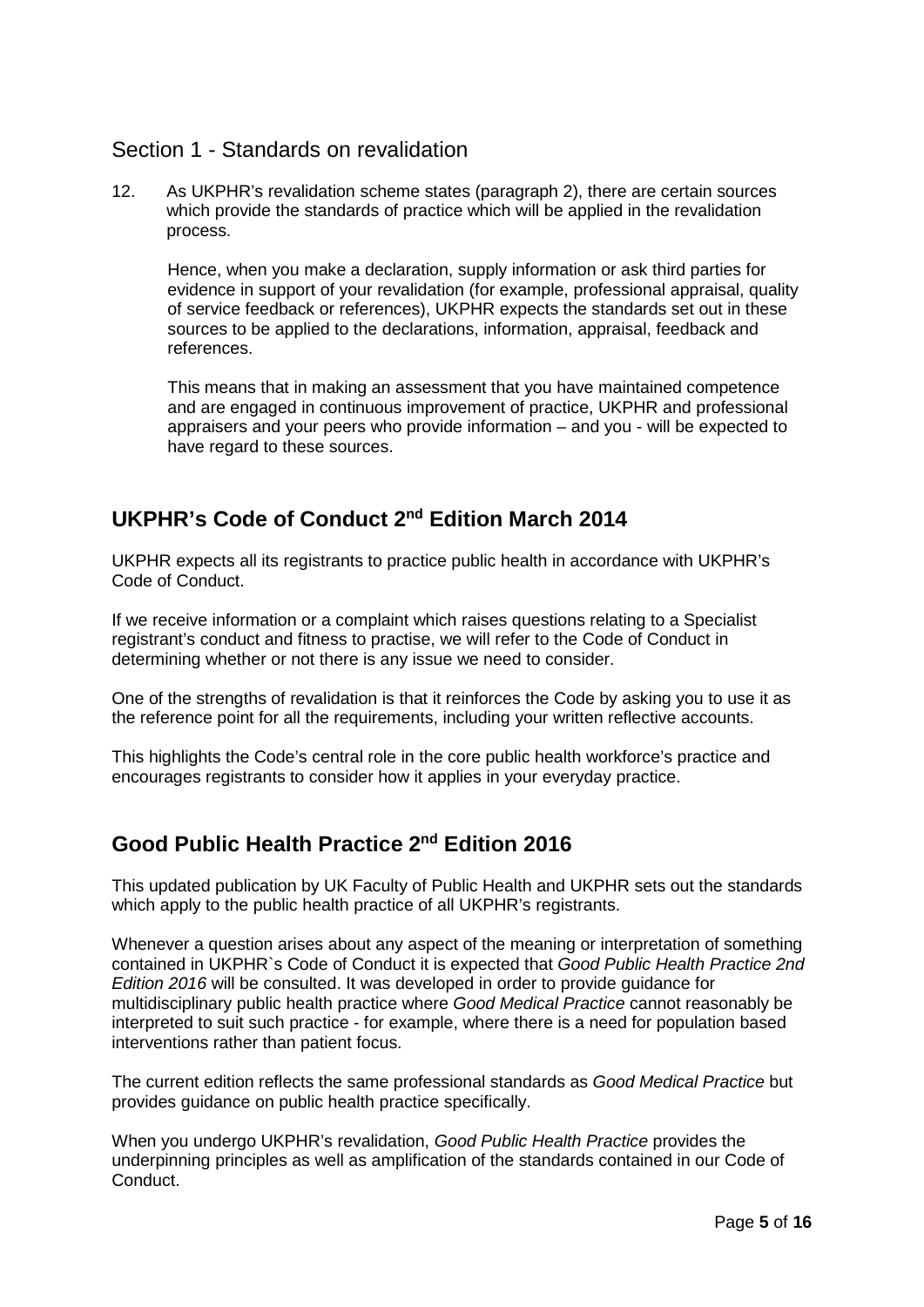# **Good Medical Practice 2013**

The publication by the General Medical Council (GMC) of *Good Medical Practice* guides the practice of all registered medical practitioners in the UK. Some of these registrants are also on the GMC's Public Health Specialist Register and may currently be practising in public health as specialists.

Whether or not these medically qualified specialists are dually registered with UKPHR, they will be expected to practise in accordance with *Good Medical Practice*. When they are revalidated by the GMC under its statutory revalidation scheme, *Good Medical Practice* sets the standards by which revalidation will be determined.

For those UKPHR dual registrants who are also registered by the GMC, you are expected to carry out your public health practice in accordance with *Good Public Health Practice* (see above) as well as *Good Medical Practice*. It is unlikely that the standards set out in the two publications will conflict, because the former has been designed to be complementary with the latter. However, in the unlikely event of conflict, *Good Medical Practice* has primacy.

It is expected that specialists who are registered by the GMC will undergo the GMC's revalidation process, in which case *Good Medical Practice* sets the standards which will apply to the revalidation process.

Dual registrants registered with UKPHR are also registered with the Specialty register on the GDC and GMC.

A dual registrant who has, within 5 years, been revalidated by the GMC will not be required by UKPHR to undertake UKPHR's revalidation as well.

However, UKPHR registrants registered with the General Dental Council on their Specialty Register will be required to complete UKPHR revalidation as he General Dental Council does not currently have a revalidation scheme in place.

UKPHR's dual registration category does not include individuals otherwise regulated with other regulatory bodies such as the Nursing and Midwifery Council (NMC).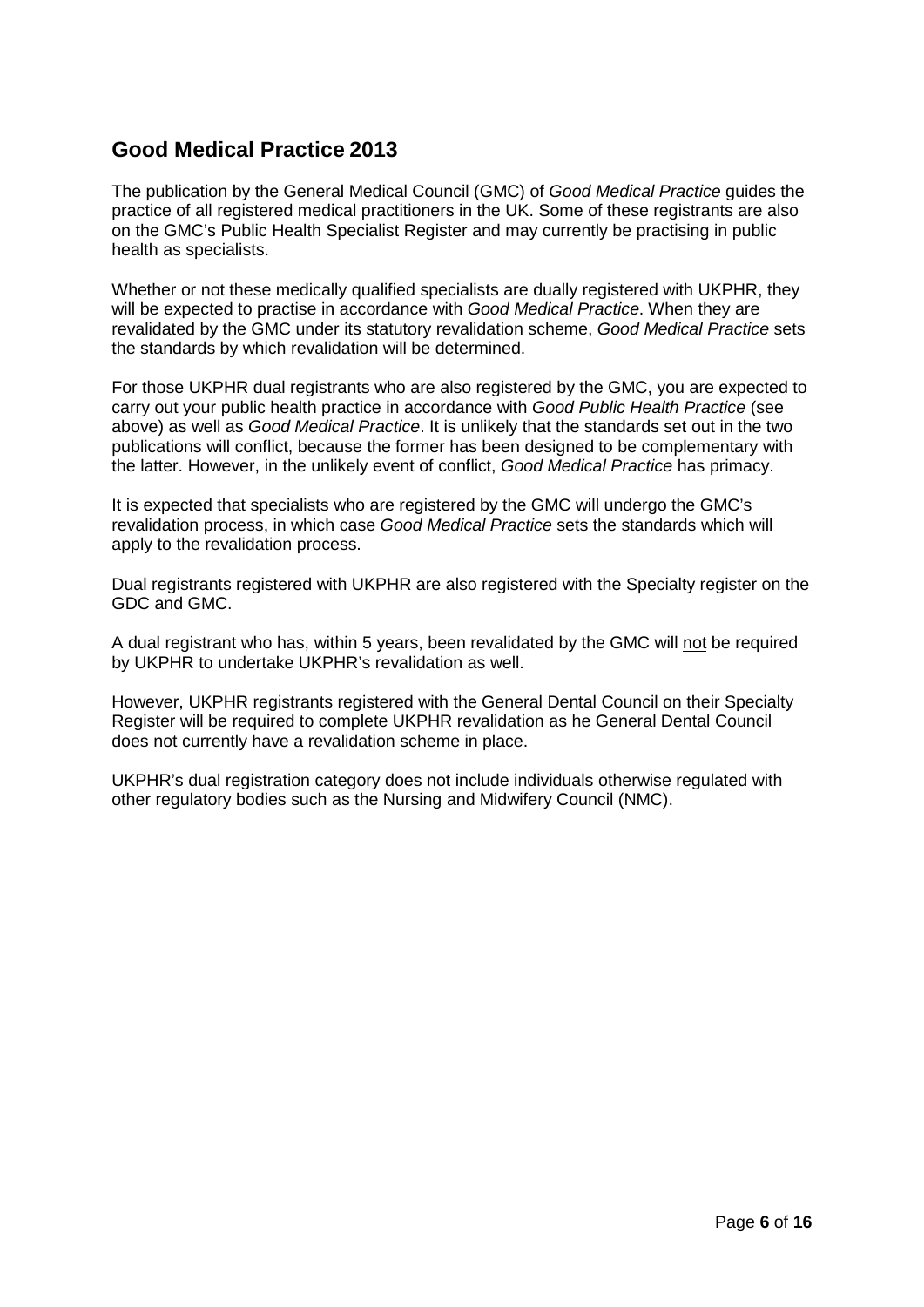## Section 2 – Practical arrangements

13. For some of the required elements of UKPHR's revalidation scheme, compliance by Specialist registrants will be more demanding than it is for Practitioner registrants.

The reason for this is that our **risk assessment** in 2011 showed that the risk of harm to the public from public health interventions carried out or directed by Specialist registrants was likely to be greater than for interventions carried out by Practitioner registrants.

- 14. Accordingly, on the basis that a regulator's requirements should be **proportionate** [1](#page-6-0) we have sought to match our regulatory requirements appropriately – in some respects differentially between Specialist and Practitioner registrants – to the respective level of risk.
- 15. Revalidation will replace UKPHR's current system of 5-yearly re-registration. Some elements of our revalidation scheme will be familiar to Specialist registrants who have experienced our 5-yearly re-registration. Other elements will be new. We shall take time to test out the revalidation scheme and its practical arrangements and phase in the replacement of re-registration by revalidation over 3 years.

It is intended that **revalidation will operate 5-yearly** just as re-registration has.

#### **Requirements of the revalidation scheme**

- 16. As our revalidation policy sets out, the mandatory elements of UKPHR's revalidation scheme will be as follows:
	- **1. Professional appraisal**
	- **2. Personal Development Planning**
	- **3. Health and Conduct Declaration**
	- **4. Professional Indemnity**
	- **5. Continuing Professional Development**
	- **6. Supporting Information of Quality Improvement Activity**
	- **7. Confirmation of Compliance**

<span id="page-6-0"></span> <sup>1</sup> proportionate in terms of the level of risk that is being addressed and the regulatory burden imposed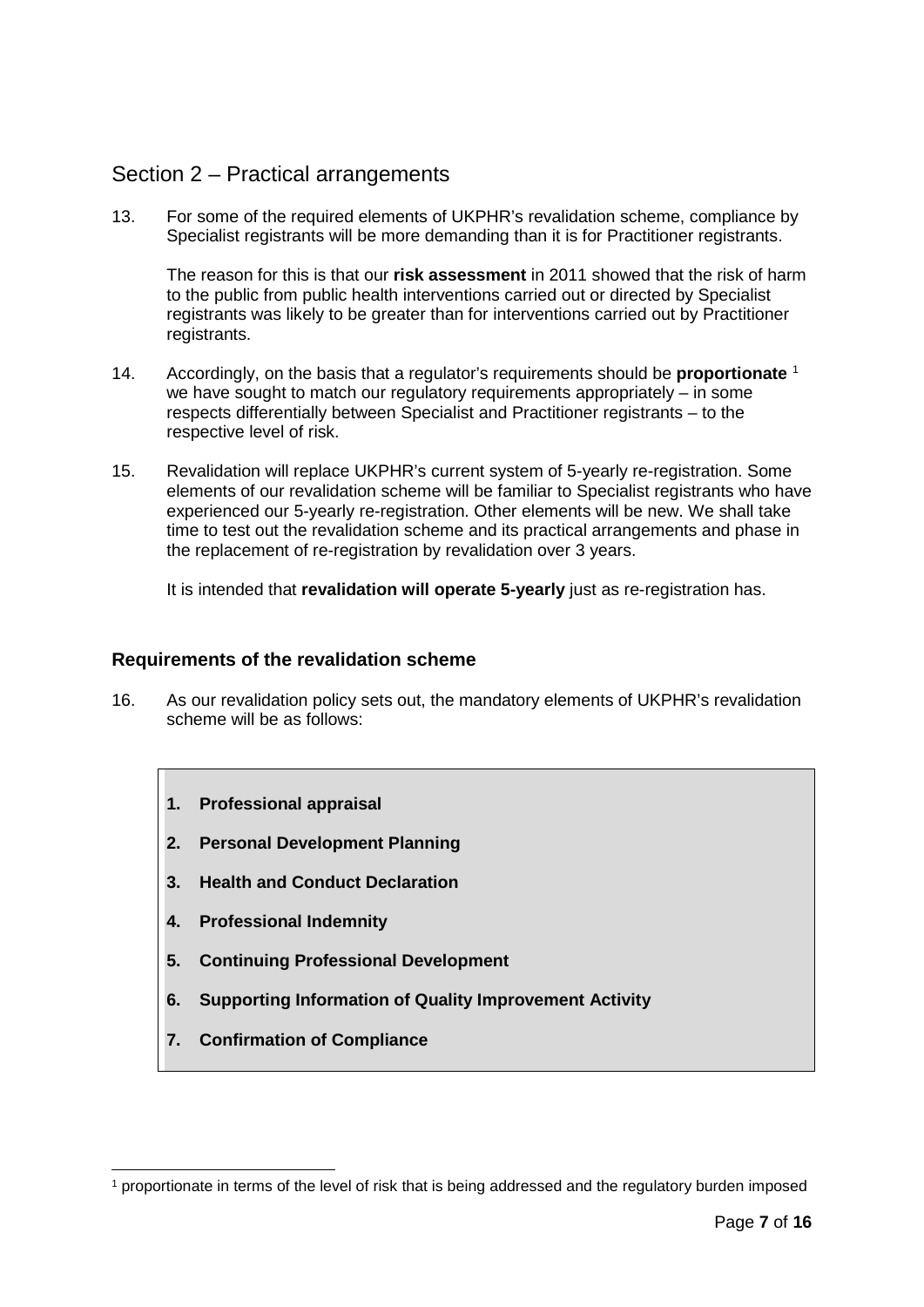#### **PROFESSIONAL APPRAISAL**

- 17. To achieve revalidation, **specialist registrants** must demonstrate that you have been engaged in annual professional appraisal during your time as a registrant.
- 18. If you are **in employment**, you may also be engaged in work-based appraisal but we are clear that this work-based appraisal is a matter first and foremost between you and your employer. Work-based appraisal will very likely relate to assessment of performance by reference to meeting objectives set by management for the achievement of the organisation's goals. We therefore make no requirement about work-based appraisal.
- 19. If you are a specialist registrant who is employed by Public Health England, a local authority or hold an honorary contract in an academic setting, Public Health England (PHE) have agreed to provide an annual professional appraisal for specialist registrants in support of their UKPHR revalidation.
- 20. If you are a specialist registrant who is based in Scotland, it has been agreed by NHS Health Scotland that all specialist registrants in Scotland can access the same professional appraisal administered by SOAR through their employer. Any individual without mainstream public health or NHS employment seeking to access SOAR would need to discuss their situation with the SOAR Director in NHS Education Scotland.
- 21. If you are a specialist registrant who is employed by Public Health Wales, you will undertake the same professional appraisal that your medical colleagues undertake in Public Health Wales.
- 22. It is your personal responsibility to ensure that you meet the requirement for **annual professional appraisal.** If you are in employment, your employer ought to ensure that annual professional appraisal is made available to you. If your employer does not arrange for you to undergo professional appraisal annually, you must make alternative arrangements. Please refer to the next paragraph of this guidance which is also relevant to any of UKPHR's Specialist registrants who are not in employment (for example, if you are self-employed).
- 23. If you are **self-employed or otherwise do not have an employer or organisation**  to arrange for you to undergo professional appraisal annually, **you will need to make alternative arrangements for your annual professional appraisal.** This may involve financial cost but professional appraisal is necessary as part of UKPHR's revalidation process to satisfy UKPHR that you have maintained your competence since your first registration and that quality of service and practice have been maintained and where possible improved.
- 24. If you have been **away from work** for a considerable period during the 5-year revalidation period, you may not be able to meet the requirement for annual professional appraisal. For example, you may have been out of work, on maternity leave, outside the UK or away from work carrying out caring responsibilities or similar activity. In any such cases, please alert UKPHR as soon as possible and confirm the extent to which you are unable to comply with this requirement. UKPHR's Registrar is able to amend the requirement so as to require fewer than 5 professional appraisals in cases where it is not possible to achieve them.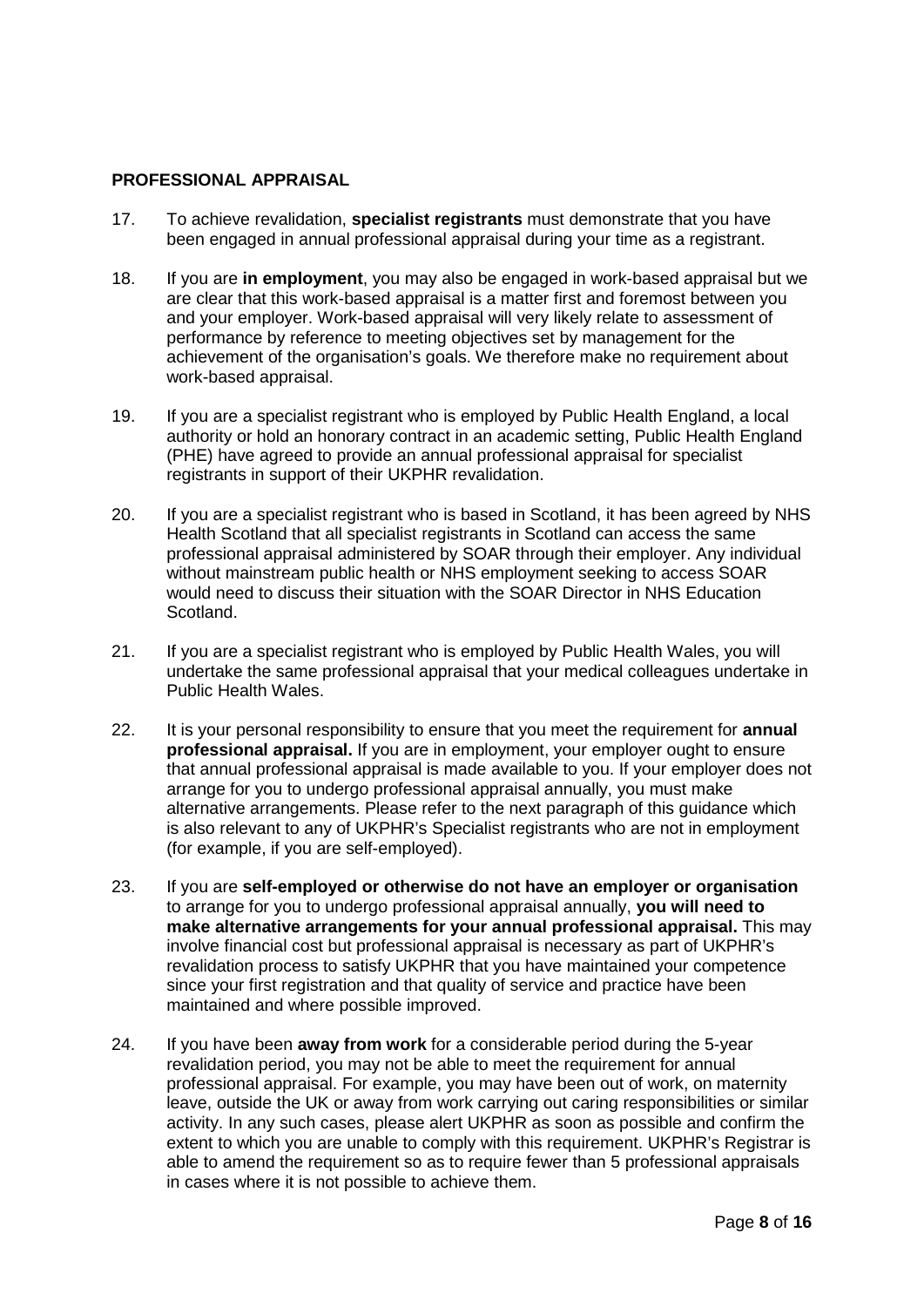- 25. In all cases, professional appraisal must be carried out by **an appraiser who has been trained** by an approved appraisal provider to conduct professional appraisal of public health professionals. A number of organisations provide training to would-be appraisers and UKPHR will maintain a list of approved appraisal training providers. UKPHR will also maintain a list of generic categories of persons from which we will accept a professional appraisal.
- 26. It is the professional and ethical responsibility of you and your appraiser to ensure that there are **no conflicts of interest** in the conduct of the professional appraisal. If however your professional appraisal is conducted by an appraiser who is also your line manager, this is not an automatic bar and this would need to be declared when submitting your application for revalidation.
- 27. The latest annual professional appraisal must have been conducted **within 1 year of the date for your revalidation** and it must be submitted to UKPHR with a reflective note of your experience of the most recent professional appraisal, as well as all the other evidence required for your revalidation.
- 28. The requirement for professional appraisal will be effective from the start of our revalidation scheme and will not apply retrospectively. This means that you will only need to satisfy our requirements in relation to professional appraisal from the start date.

#### **PERSONAL DEVELOPMENT PLANNING**

- 29. It is good practice for all members of the public health workforce to be involved in personal development planning in relation to their work. UKPHR will require Specialist registrants to plan your personal development annually.
- 30. For Specialist registrants **in employment** your employer will usually arrange, facilitate or support a process of personal development planning involving you and line managers and others. Others may include colleagues, representatives of public health partner organisations and service users.
- 31. For Specialist registrants who are **self-employed** there will be other opportunities to plan your personal development, for example through discussions with commissioners of your services, co-providers of services and service users.
- 32. To achieve revalidation, **Specialist registrants must make a declaration** that you have been engaged in personal development planning during your time as a registrant.

### **PROFESSIONAL INDEMNITY – PROOF THAT ARRANGEMENT IS IN PLACE**

- 33. UKPHR requires Specialist registrants to have in place **indemnity arrangements** so that members of the public are protected from (or compensated in respect of) any service failure.
- 34. For Specialist registrants **in employment** it is likely that the employer will have relevant professional indemnity insurance or will self-insure itself and its employees in this respect.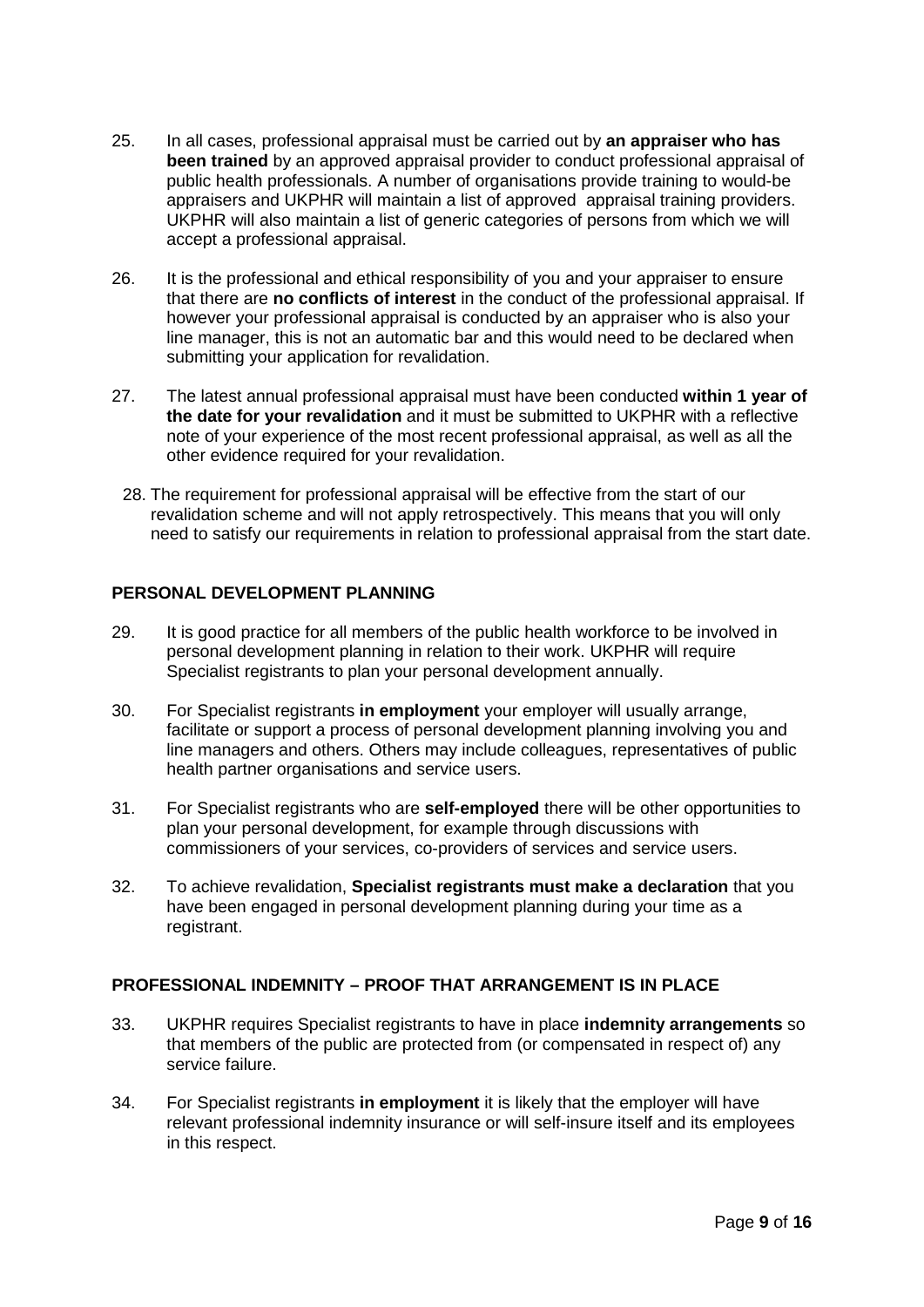- 35. For Specialist registrants who are **self-employed** there are a number of commercially-available insurance products that would be acceptable to us in satisfaction of this requirement. It is your professional and ethical responsibility to assess and keep under review the monetary value of the insurance cover to make sure that it is sufficient to provide adequate recompense for any and all persons affected by service failure.
- 36. To demonstrate compliance, **Specialist registrants must make a declaration** that you confirm that indemnity arrangements are in place. We will require this declaration to be made annually, including in your revalidation application.

#### **HEALTH AND CONDUCT DECLARATIONS**

- 37. UKPHR has a standard **declaration** form for health and conduct issues already in use on application for registration, annual renewal and 5-yearly re-registration. We will require this declaration to be made annually, including in your revalidation application.
- 38. This health declaration form is being reviewed by us as part of our preparations for the introduction of revalidation. You will be required to answer satisfactorily the answers in the form relating to health and conduct.

## **CPD – PROOF OF COMPLIANCE WITH MANDATORY CPD REQUIREMENT**

- 39. UKPHR has mandatory CPD requirements with which registrants must comply.
- 40. **Specialist registrants** must meet UKPHR's standard which is the standard published by the Faculty of Public Health (or an alternative professional equivalent) namely:

*Participants must undertake at least 50 credits of CPD each year, each credit must be supported by a reflective note, at least 25 credits must be linked to their PDP, a maximum of 5 credits may be claimed in relation to any one reflective note.*

- 41. You must demonstrate compliance with the mandatory CPD requirement. If you undertake the Faculty's CPD scheme, including the Faculty's auditing, we will accept as evidence of compliance with our CPD requirement the **Faculty's certificates of compliance** as sufficient evidence. It is your responsibility to obtain the certificates from the Faculty, to keep them safe and to produce the 5 annual certificates you will need to produce to us in support of your revalidation.
- 42. If you do not undertake the Faculty's CPD scheme or equivalent, you must produce **your full CPD log** for the 5-year period up to your revalidation **and your reflective notes** as evidence of compliance. In addition, supporting evidence may be requested by UKPHR in relation to some of all of your log entries and you must comply with this requirement.
- 43. If you have been **away from work** for a considerable period during the 5-year registration period preceding revalidation, you may not be able to meet the CPD requirement in full. For example, you may have been out of work, on maternity leave, outside the UK or away from work carrying out caring responsibilities or similar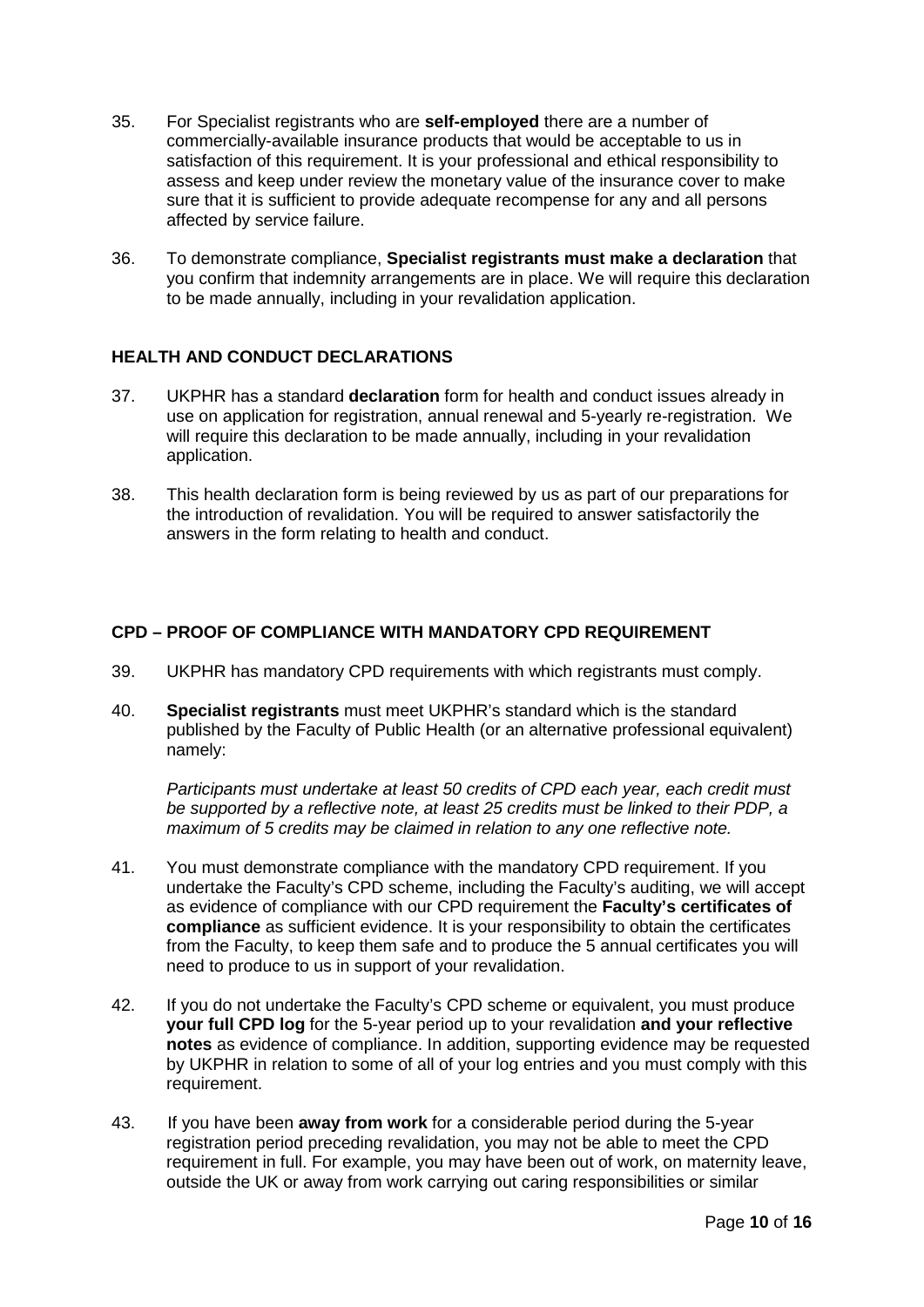activity. In any such cases, please alert UKPHR as soon as possible and confirm the extent to which you are unable to comply with this requirement. UKPHR's Registrar is able to amend the requirement so as to allow extra time for compliance.

- 44. For those Specialist registrants who use the Faculty's CPD scheme, the Faculty can grant a variation of the annual requirement and we will accept the Faculty's variation.
- 45. UKPHR's Registrar is able to amend the requirement so as to require fewer CPD credits in cases where it is genuinely not possible to achieve the full CPD requirement.
- 46. UKPHR adopts the Faculty's CPD standard or an alternative professional equivalent for all specialists. If you are participating in a CPD scheme operated for specialists which is an alternative to the Faculty's CPD scheme, the Faculty itself accepts alternative professional equivalents for CPD to exempt members from completing their own CPD return and therefore, UKPHR would adopt the same professional equivalent CPD schemes. Some of the accepted schemes include those administered by the Charted Institute of Environmental Health (CIEH) and the General Pharmaceutical Council (GPhC).

#### **SUPPORTING INFORMATION OF QUALITY IMPROVEMENT ACTIVITY**

- 47. It is important to note that the purpose of revalidation is to ensure that professional competence is being maintained and, therefore, quality improvement activity should be maintained or improved at all times.
- 48. In order to establish this principle in the revalidation process (and guard against what might otherwise be a risk of the process becoming a box-ticking exercise) UKPHR will require Supporting Information **of quality improvement activity.** In the main, UKPHR would expect the source of such evidence to be peers operating in public health.
- 49. We will require you to provide us, with your revalidation application, **Supporting Information** covering these four areas of our revalidation scheme:
	- Your compliance with our CPD requirement (refer back to paragraph 39)
	- **Feedback from others relating to your quality improvement activity such as a** Multi-Source Feedback tool.
	- Your review of complaints, comments and compliments
	- Your reflective accounts on complaints, comments and compliments
- 50. We ask **employers** (in the case of registrants in employment) to have systems and other types of support in place to help you provide us with information you will need to produce to us for your revalidation.
- 51. It is your responsibility to submit to us Supporting Information of your quality of service on the subjects and in the format we require. Templates such as the reflective account for previous appraisals and the complaints, comments and compliments form will be readily available in your revalidation module to access when completing your application for revalidation.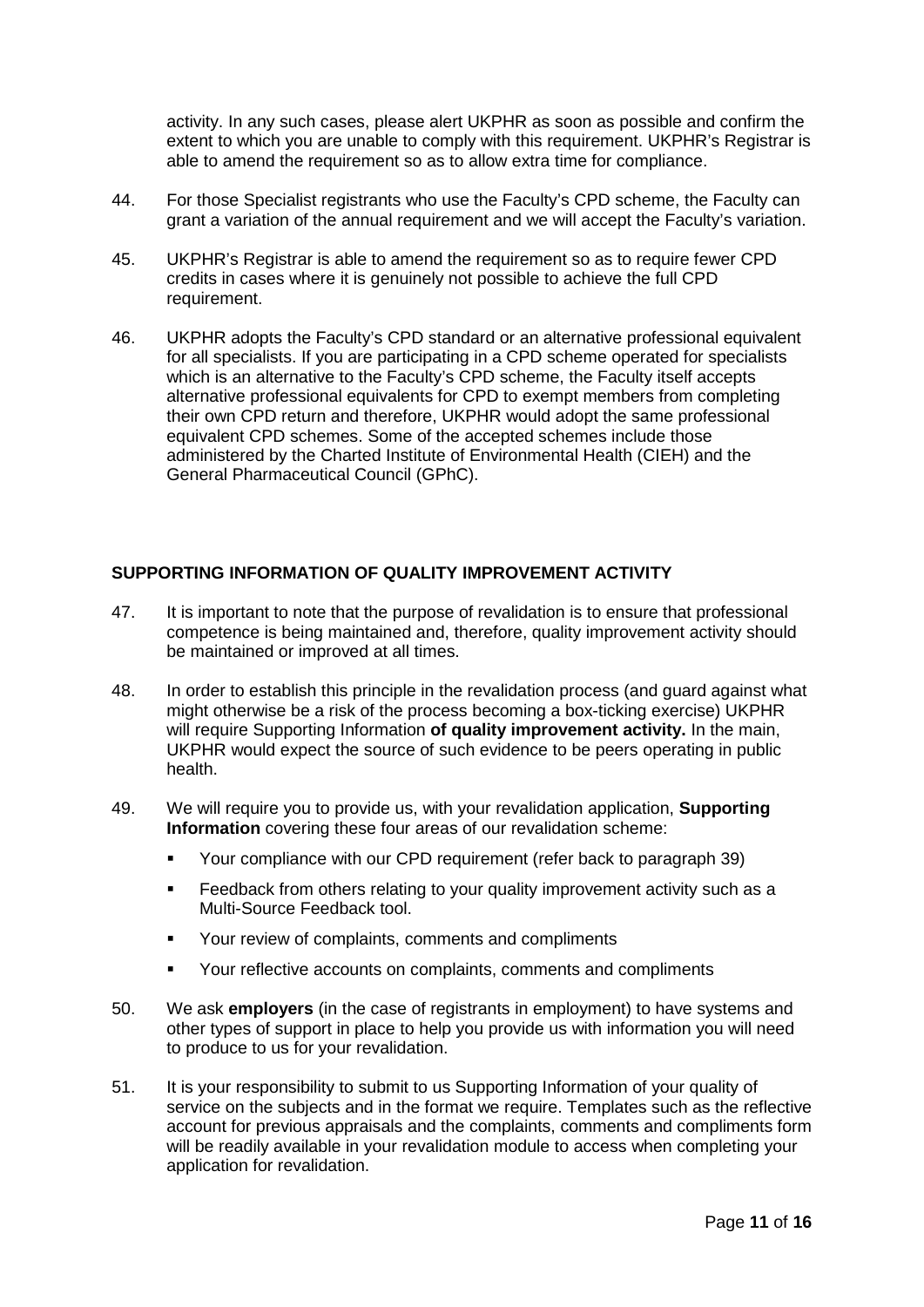- 52. You must be able to **sign a declaration** stating that you have engaged in annual professional appraisal. See the **Appraisal** section above for guidance if you are unable to make the declaration for any of the reasons there specified.
- 53. You are required to produce to UKPHR **the original professional appraisal for the year immediately preceding your revalidation**.
- 54. You will need to answer the questions contained in, and sign, **the declaration form** prescribed by UKPHR. In it, you will be asked to confirm that you are in compliance with UKPHR's requirements with regard to:
	- Annual personal development planning;
	- Indemnity insurance; and
	- Health and conduct.
- 55. You will be required to produce evidence that you are in compliance with UKPHR's mandatory CPD requirement as it relates to you by the means described in the CPD section above – submission to UKPHR of **the Faculty's certificates of compliance** or your **full log of your CPD activity** for the past 5 years. If you provide your log with the accompanying reflective notes, it is possible that UKPHR will additionally request sight of some or all of your evidence substantiating the log entries. You must respond to such a request otherwise you will not be able to proceed with your revalidation.

#### 56. You must be able to **sign a declaration** stating that you have participated in **activity relating to quality improvement.**

In addition, you will be required to produce **Supporting Information** to demonstrate your participation in activity relating to quality improvement (paragraphs 49).

If you use a **multi-source feedback tool** in connection with your professional appraisal you may produce the resultant rating as your Supporting Information.

The tool must be one that we have approved for this purpose and the rating must be the result of ratings from **10 to 15 raters**.

**In any other cases**, on revalidation you will be required to produce:

- **Feedback from two professional colleagues**
- Feedback from two other professionals who have experience of your public health practice
- **Feedback from one manager or one commissioner of your services**
- **Feedback from one recipient of a service you have been responsible for** delivering
- Your review of complaints, comments and compliments received within the preceding 5 years relevant to your public health practice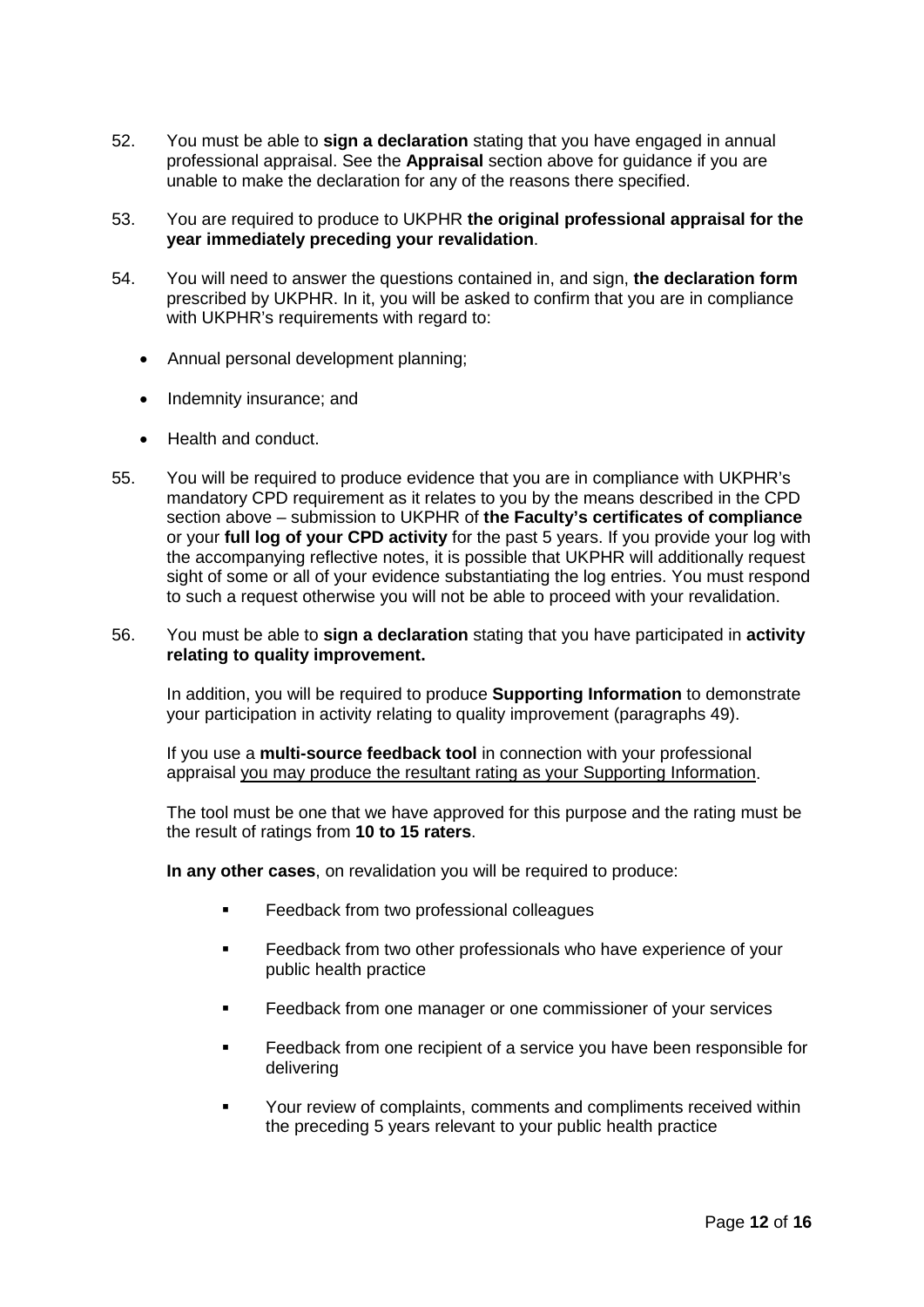Your reflective accounts reflecting on the evidence from the above categories and on the previous 5 yearly appraisals.

*Please email [register@ukphr.org](mailto:register@ukphr.org) to seek the Registrar's permission to be provided with the requested templates for feedback at your earliest convenience.*

- 57. The templates we publish from time to time will detail what we wish those providing feedback to comment upon and what we expect you to cover in a review of complaints, comments and compliments and what we want you to cover in your reflective accounts.
- 58. Work colleagues who agree to provide feedback for you in support of your revalidation should be colleagues who know your work and can comment on the quality of the service you provide.
- 59. To avoid conflict of interest arising in your choice of work colleague, do not ask relatives or close friends to provide feedback and do not offer to provide feedback for another registrant in return for them providing you with feedback.
- 60. Anyone in a management position in relation to you, or who has commissioned delivery of a service by you, can provide you with feedback.
- 61. Public health professionals who agree to provide feedback for you in support of your revalidation should be registrants of GMC, GDC and/or UKPHR and should have personal knowledge of your work and quality of service. They should not be relatives or close friends and you should not offer to provide feedback for another registrant in return for their providing you with feedback.
- 62. The template for the provision of feedback must be completed by the third parties whom you ask to provide the required feedback.
- 63. You should use the template UKPHR publishes for providing your reflective accounts, which you must complete personally.
- 64. UKPHR may from time to time approve other sources of evidence and other templates for the purpose of ensuring relevant Supporting Information is sought and provided in future. You are asked to be alert to announcements of changes we may make.
- 65. We will give you advance notice when your revalidation date is approaching and we will at that point advise you of the up to date requirements and up to date templates in use.

#### **CONFIRMATION OF COMPLIANCE**

66. Unlike statutory revalidation schemes, such as that operated by the General Medical Council, we have no legal resort to a "Responsible Officer". Whereas GMC can rely on a system of Responsible Officers with statutory authority to check and sign-off compliance, UKPHR will receive and check Supporting Information itself and we will additionally **require you to provide us with the name and contact details for one referee.**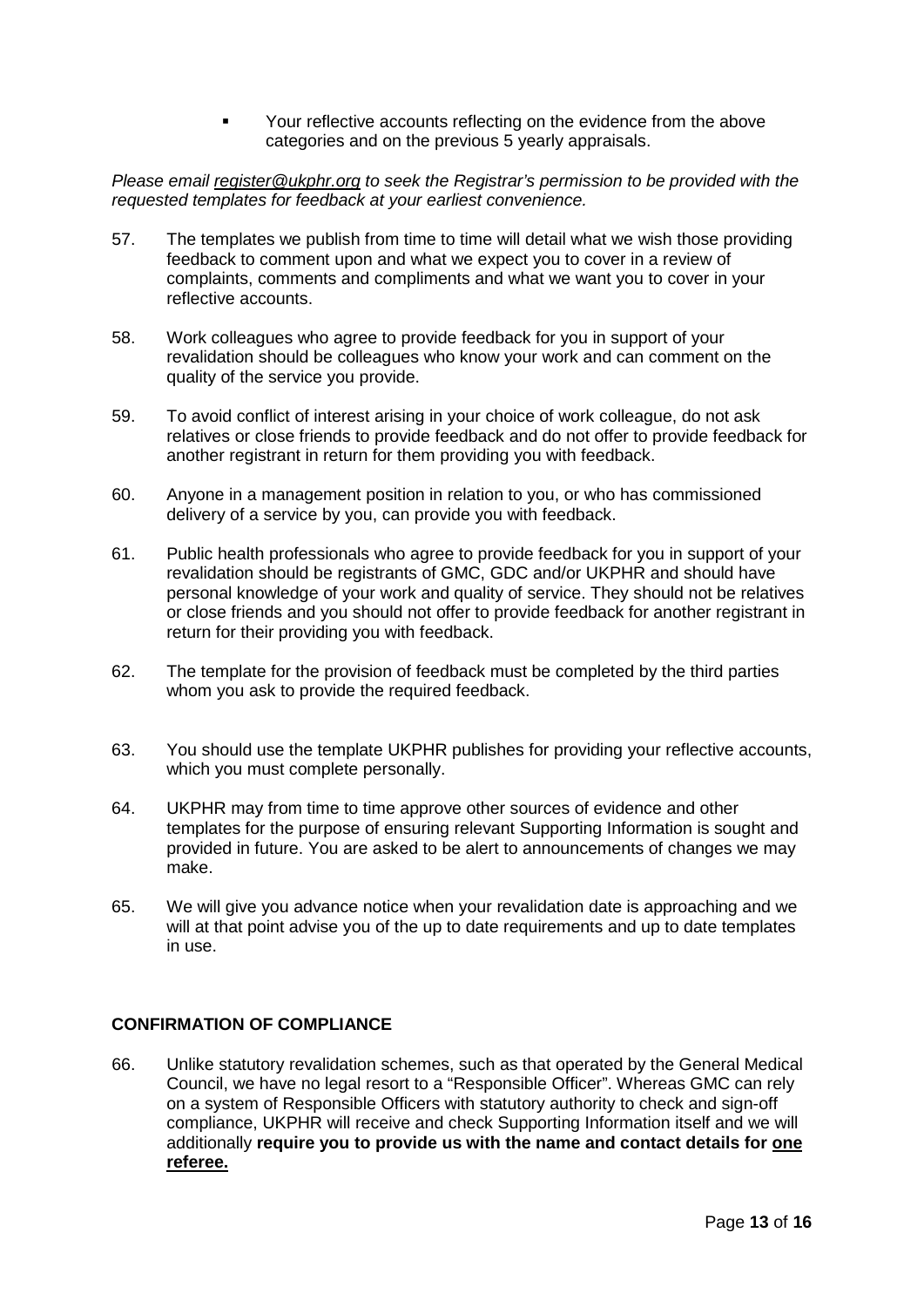- 67. Your referee will be asked by UKPHR to certify his or her knowledge of your work professionally and the validity of the documentary evidence you produce to us. Your referee may be a specialist registrant on either the GMC, GDC or UKPHR register (quoting his/her registration number) or a Chief Executive of a Local Authority, NHS Trust or CCG or equivalent. We will contact your referee and, by reference to a template we will publish, we will seek your referee's confirmation that the information we have received provides an accurate reflection of your work to maintain and enhance your professional competence during the past 5 years of your registration
- 68. Your referee cannot also be your most recent appraiser
- 69. For your convenience, the tables from the scheme are reproduced below.
- 70. We reproduce here the same table that we published in the revalidation policy for summarising the elements of our revalidation scheme and what the requirements are for you to meet.

| <b>ELEMENT</b>                      | <b>REQUIREMENT</b>                                                                                                                       | <b>SATISFIED BY</b>                                                                                                                                                                                                                      |
|-------------------------------------|------------------------------------------------------------------------------------------------------------------------------------------|------------------------------------------------------------------------------------------------------------------------------------------------------------------------------------------------------------------------------------------|
| Professional<br>appraisal           | Annual professional appraisal                                                                                                            | Self-declaration PLUS original of<br>the professional appraisal conducted<br>within 1 year immediately preceding<br>revalidation and a reflective note                                                                                   |
| Personal<br>Development<br>Planning | Must be participating annually in personal<br>development planning                                                                       | Self-declaration                                                                                                                                                                                                                         |
| <b>Health &amp; Conduct</b>         | Annual declaration of health and conduct                                                                                                 | Self-declaration by answering in full<br>the relevant questions in UKPHR's<br>declaration form                                                                                                                                           |
| Indemnity<br>arrangements           | Indemnity arrangements in place covering<br>practice                                                                                     | Self-declaration                                                                                                                                                                                                                         |
| <b>CPD</b>                          | Meet Faculty of Public Health standard or<br>another professional organisation's<br>relevant alternative                                 | Faculty of Public Health annual<br>certificates covering past 5 years OR<br>production of registrant's log with<br>accompanying reflective notes (and<br>supporting evidence as and when<br>called for by UKPHR such as<br>certificates) |
| Quality<br>Improvement<br>Activity  | Confirmation of participation in quality<br>improvement activity;                                                                        | <b>Self-declaration PLUS</b>                                                                                                                                                                                                             |
|                                     | Multi-source feedback using an approved<br>tool and containing at least 10 raters OR<br>(with UKPHR's prior agreement) feedback<br>from: | A multi-source feedback tool<br>approved by UKPHR for the purpose<br>OR the feedback listed in the policy<br>above in the form prescribed by                                                                                             |
|                                     | Feedback from two professional<br>٠<br>colleagues of the registrant                                                                      | UKPHR for the purpose                                                                                                                                                                                                                    |
|                                     | Feedback from two other<br>professionals who have experience of                                                                          |                                                                                                                                                                                                                                          |

## Revalidation requirements: **SPECIALIST REGISTRANTS**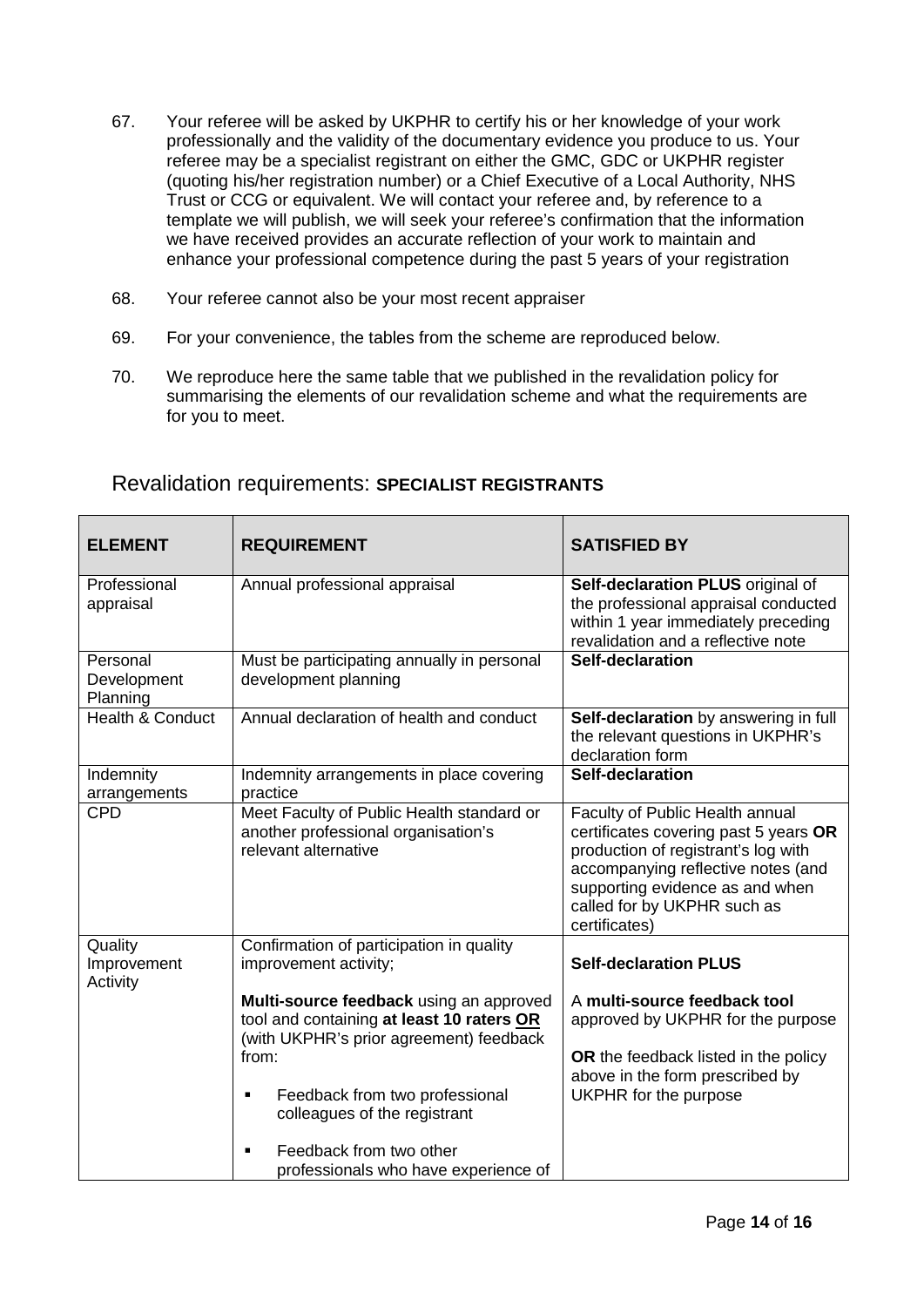|            | the registrant's public health practice                                                                                                                                    |                                                                         |
|------------|----------------------------------------------------------------------------------------------------------------------------------------------------------------------------|-------------------------------------------------------------------------|
|            | Feedback from one manager or one<br>٠<br>commissioner of the registrant's<br>services                                                                                      |                                                                         |
|            | Feedback from one recipient of a<br>٠<br>service delivered by the registrant                                                                                               |                                                                         |
|            | The registrant's review of complaints,<br>٠<br>comments and compliments received<br>within the preceding 5 years relevant<br>to the registrant's public health<br>practice |                                                                         |
|            | Reflective accounts by the registrant<br>٠<br>reflecting on the evidence from the<br>above categories and on the previous<br>5 yearly appraisals                           |                                                                         |
| Compliance | Reference to confirm attitude towards skills<br>and knowledge, CPD and quality of<br>service.                                                                              | <b>One referee</b> put forward by<br>registrant and contacted by UKPHR. |

71. We reproduce here the same table that we published in the revalidation policy for summarising the means by which you will be required to satisfy the requirements of our revalidation scheme.

# Compliance requirements: **SPECIALIST REGISTRANTS**

| <b>MEANS</b>                                         | <b>REQUIREMENT TO BE MET</b>                                                                                                                                                                                                                                             | <b>COMMENTARY</b>                                                    |
|------------------------------------------------------|--------------------------------------------------------------------------------------------------------------------------------------------------------------------------------------------------------------------------------------------------------------------------|----------------------------------------------------------------------|
| Self-<br>declaration                                 | 4 years' professional appraisal<br>5 years' annual personal<br>development planning<br>Health & conduct questions<br>answered                                                                                                                                            | Alternative to work-based appraisal<br>for self-employed registrants |
|                                                      | Indemnity arrangements in place<br>Participation in quality of service<br>discussion                                                                                                                                                                                     |                                                                      |
| <b>Confirmation</b><br>by<br>documentary<br>evidence | One original professional appraisal<br>dated within 1 year of revalidation<br>CPD certificates for 5 years (FPH) or<br>CPD log of 5 years CPD activity (be<br>prepared to produce documentary<br>evidence of log entries if requested<br>by UKPHR)<br>Reflective note(s) |                                                                      |
| <b>Confirmation</b>                                  | Multi-source feedback accompanying                                                                                                                                                                                                                                       |                                                                      |